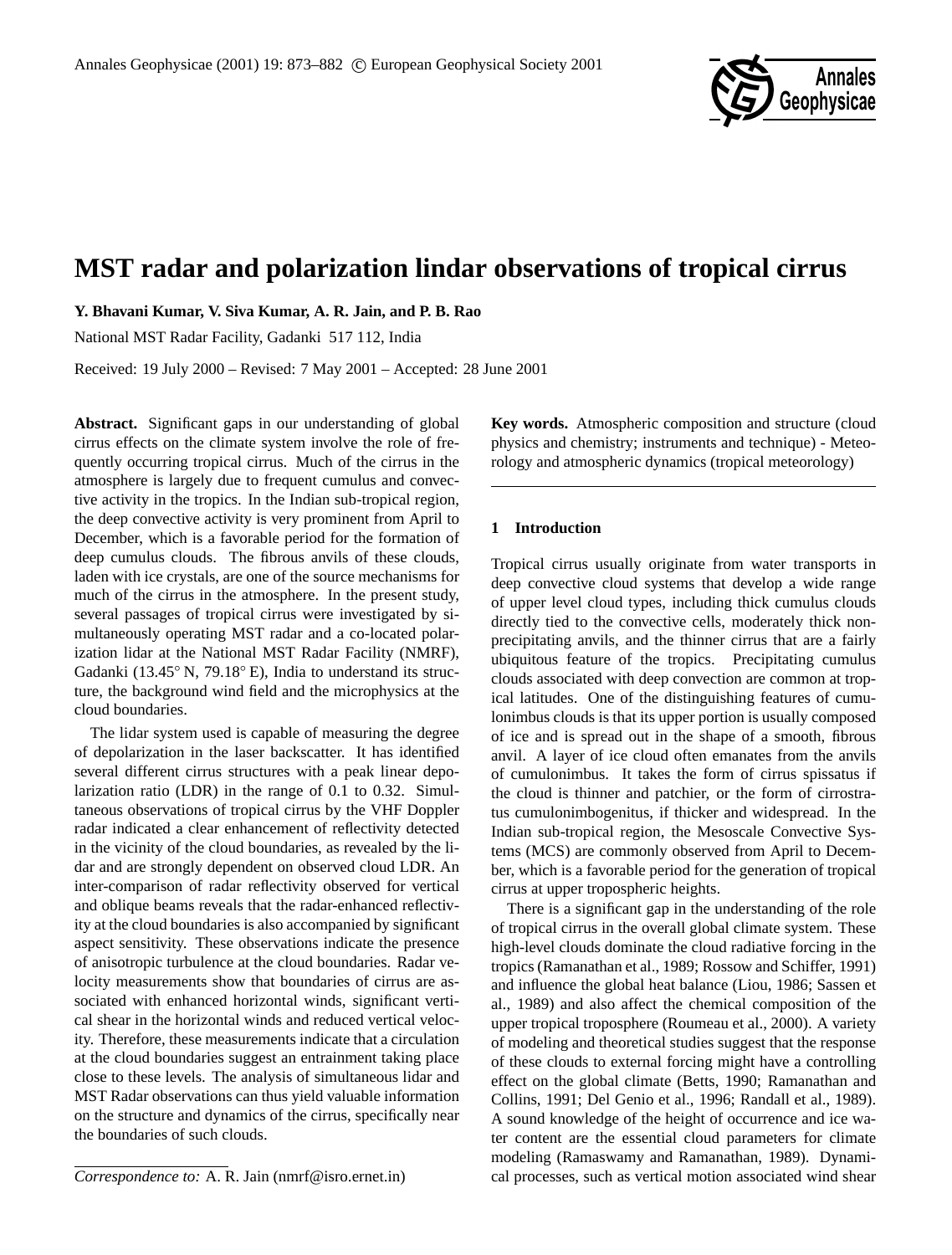**Table 1.** Major specifications of the Indian MST radar system

| Parameters                                                 | Specifications                                                       |
|------------------------------------------------------------|----------------------------------------------------------------------|
| Frequency                                                  | : 53 MHz                                                             |
| Peak Power Aperture Product                                | : $3 \times 10^{10}$ W m <sup>2</sup>                                |
| Peak Power                                                 | $: 2.5$ MW                                                           |
| Maximum duty ratio                                         | $: 2.5\%$                                                            |
| Number of Yagi antennas                                    | : 1024                                                               |
| Beam Width                                                 | $:3^{\circ}$                                                         |
| Number of beam for automatic scans                         | : 7 $(Z_y, Z_x, E_y, W_y, N_x, S_x \text{ and } 14.8^{\circ} N_x)^*$ |
| Pulse Width                                                | : 16 and 32 $\mu$ sec coded (baud length 1 $\mu$ sec)                |
|                                                            | : 1 to 32 $\mu$ sec uncoded (In binary steps)                        |
| Pulse repetition Frequency                                 | : 62.5 Hz – 8 KHz                                                    |
| Maximum Number of Range bins                               | : 256                                                                |
| Number of Coherent Integrations                            | $: 4-512$ (in binary steps)                                          |
| Maximum number of FFT Points                               | : 512                                                                |
| Radar controller                                           | : Pentium system featuring with                                      |
|                                                            | Programmable Experiment Specification File (ESF)                     |
| Computer system                                            | : 32-bit super mini with vector accelerator                          |
| $Z_y$ , – Zenith Beam in East-West Plane                   | $N_x$ , – North Beam tilted to 10 <sup>o</sup> to Zenith -X          |
| $Z_x$ , – Zenith Beam in North-South Plane                 | $S_x$ , – South Beam tilted to 10 <sup>o</sup> to Zenith X and       |
| $E_y$ , – East Beam tilted to 10° to Zenith -Y             | 14.8° N <sub>x</sub> – North Beam tilted to 14.8° to Zenith -X       |
| $W_y$ , – West Beam titled to 10 <sup>o</sup> to Zenith -Y |                                                                      |

and turbulence can effect the cloud formation and structure and, therefore, alter the radiation properties (Houze, 1993). There are many instrumental techniques for determining the altitude of cloud occurrence and the structure of the cirrus clouds, such as the lidars, mm wavelength radars and the satellites (height of occurrence only). Of these techniques, the lidar measurements are proven to be more precise (Platt, 1987). However, the ground lidars have a limitation in providing the background wind field information.

In recent years, clear air radars such as MST radars, have been effectively used to study the background wind of the atmosphere. These radars make use of Bragg scattered signals which arise from the refractive index irregularities associated with gradients in temperature and humidity on the scale of half the radar's wavelength (Gage, 1990; Röttger and Larsen, 1990). MST radars have been used to provide information about a wide range of atmospheric scales (Jasperson, 1982; Larsen and Röttger, 1982). One of the potential applications of MST radars is the direct application of these systems in mesoscale meteorology. The objective of this paper is to present some typical observations of tropical cirrus (non-precipitating ice cloud) using simultaneous Indian MST radar and a co-located lidar system. The Height-Time-Reflectivity maps show the excellent sensitivity of the radar system in detecting the cirrus boundaries. It is highlighted that the simultaneous radar and lidar observations give a better integrated picture of the structure, dynamics and microphysics associated with the tropical cirrus.

# **2 Observations and discussion**

The Indian MST Radar, which is a very sensitive coherent radar system, operating on 53 MHz with a peak power aperture product of  $3 \times 10^{10}$  Wm<sup>2</sup>, employs a phased antenna array consisting of two orthogonal sets of 1024 three element Yagi (36 dB gain and 3◦ half-power beam width) in a  $32 \times 32$  grid covering an area of  $130 \text{ m} \times 130 \text{ m}$ . Thirty two transmitters, with peak powers ranging from 15 to 120 KW, with a total peak power of 2.5 MW, feed this array. Phase steering allows two beam-pointing directions at zenith and 4 beams in the oblique direction at 10◦ off zenith in E, W, N and S directions. A detailed system description of the Indian MST radar is given by Rao et al. (1995). The major specifications of the Indian MST Radar system are given in Table 1. An experiment was conducted with six beams using  $16 \mu$ sec coded pulse (with 1  $\mu$ sec sub-pulse width, corresponding to a range resolution of 150 m) and 1 msec interpulse period, 128 coherent integrations and 256 FFT points. The radar Doppler spectra is subjected to standard moment analysis to obtain the zero, first and second moments. The zero moment gives the signal strength, which is related to radar reflectivity  $(η)$ ; the first moment gives the Doppler shift of the signal which is, in turn, used to obtain the radial velocity and the atmospheric wind field. The second moment gives the spectral width, which is related to the energy associated to the radar backscatterers within the observed radar range cell.

The main specifications of the Indo-Japanese Lidar (IJL) system used for the measurements are given in Table 2. This lidar system employs a transmitter consisting of a pulsed Nd: a YAG laser that operates at its second harmonic (532 nm) with a pulse repetition rate of 20 at a maximum energy of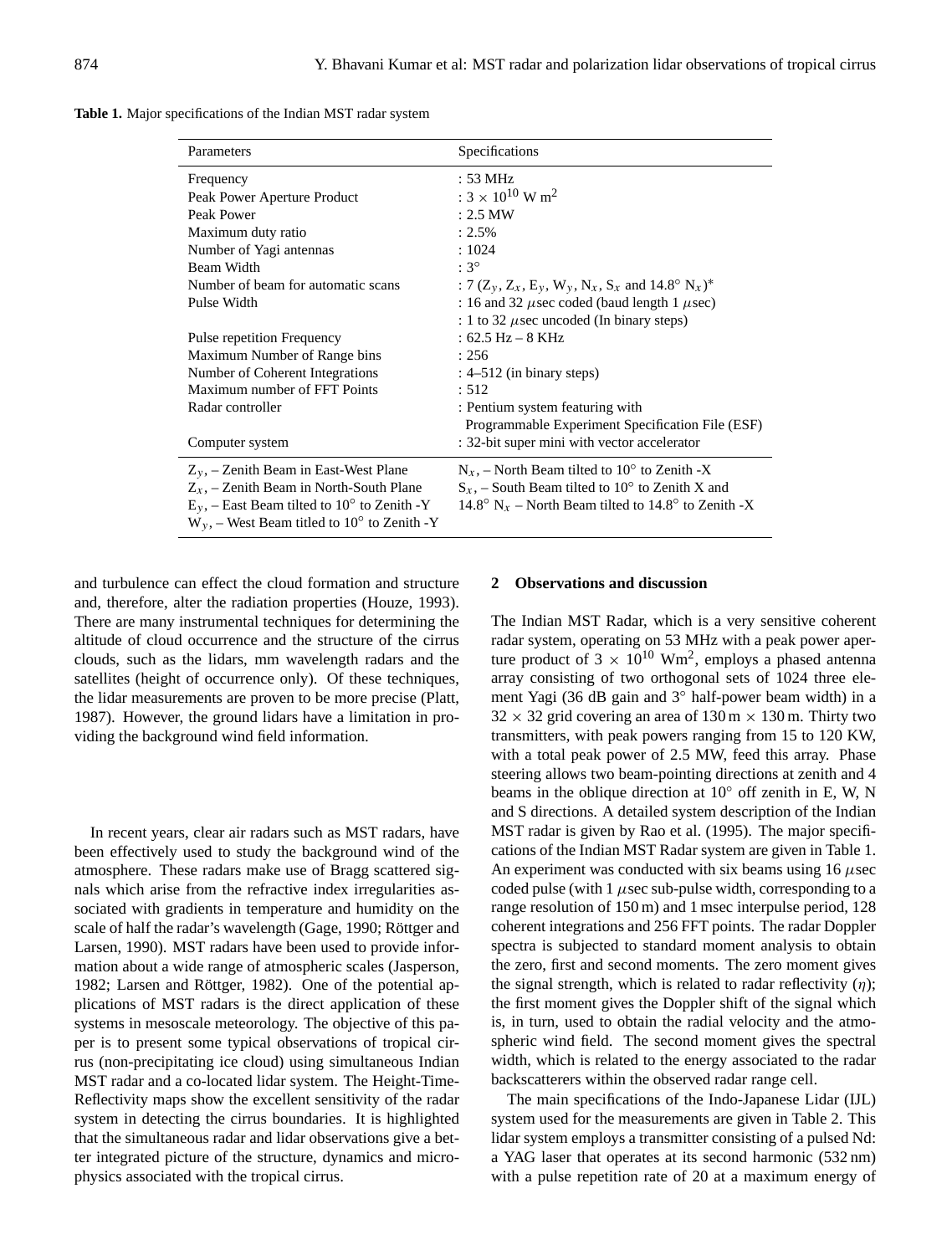| Transmitter                                   |                                             |                     |  |
|-----------------------------------------------|---------------------------------------------|---------------------|--|
| Laser Source:                                 | Nd: YAG, Continum, USA make                 |                     |  |
| Operating Wavelength:                         | 532 nm                                      |                     |  |
| Average energy per pulse:                     | $550 \,\mathrm{mJ}$                         |                     |  |
| Pulse width:                                  | 7 nsec (Typical)                            |                     |  |
| Pulse repetition rate:                        | $20$ Hz                                     |                     |  |
| Beam Divergence:                              | $< 0.1$ mRad                                |                     |  |
| (Including beam expander)                     |                                             |                     |  |
| Receiver                                      | Rayleigh Lidar                              | Mie Lidar           |  |
| Telescope type:                               | Newtonian                                   | Schmidt-Cassegranin |  |
| Diameter:                                     | 750 mm                                      | 350 mm              |  |
| Field of View:                                | 1 mRad                                      | 1 mRad              |  |
| I F Filter $(BW)$ :                           | $1.07$ nm                                   | $1.13 \text{ nm}$   |  |
| Signal and data processing                    |                                             |                     |  |
| 4 channel PC based photon counting system     |                                             |                     |  |
| operating under EG & G MCS real-time software |                                             |                     |  |
| Bin width (Range Resolution):                 | 2 $\mu$ sec (300 m)                         |                     |  |
| Integration time:                             | 250 sec (corresponding to 5000 laser shots) |                     |  |

**Table 2.** Major specifications of the Indo-Japanese lidar system

550 mJ per pulse. The lidar system is configured to operate only in the vertical direction. It has two independent receiving systems. One of these is a Rayleigh receiver, which collects molecular backscatter in the height range of 30 – 80 km and the other one is a Rayleigh-Mie receiver, which operates in the height range of 4 to 40 km and collects backscatter from air molecules and aerosol/cloud particles. The Rayleigh-Mie receiver comprises of a Cassegrain telescope with a clear aperture of 350 mm. An interference filter with a central wavelength of 532 nm and a bandwidth of 1.13 nm is used to reduce the background noise in the collected backscattered signal. A polarized beam splitter divides the collected laser backscatter returns into Co- and Crosspolarized signal components. Two identical low noise photomultiplier tubes (HAMAMATSU R3234-01) are used as detectors for linear and orthogonal polarized backscattered signals. A PC-based photon-counting system is used as data acquisition and signal processor for the lidar signals with a range resolution of 300 m. A detailed system description is given elsewhere by Bhavani Kumar et al. (1999).

A photon-count profile corresponding to 5000-laser shot integration with a time resolution of 250 s constitutes the basic lidar signal measurement. The background noise is estimated for each measurement and subsequently subtracted from the signal for correction. The noise corrected signal is then subjected to range normalization and inversion (Fernald, 1984) to derive the cloud backscatter profile. Lidar signal strength is determined from the backscatter ratio  $(S_{(z)})$ , which is given by

$$
S_{(z)} = \frac{\beta_{air}(z) + \beta_{cloud}(z)}{\beta_{air}(z)}
$$
(1)

where  $\beta_{air}$  (z) and  $\beta_{cloud}$  (z) are the air and cloud backscat-

ter coefficients at altitude z. Radiosonde pressure and temperature data obtained from the nearest meteorological station, Chennai, southeast of the radar site approximately 125 km away, has been used for deriving the air molecular density data. Each lidar data profile was calibrated by performing a linear regression of the measured signal to a theoretical molecular backscatter profile derived using the radiosonde data (Young, 1995). Figure 1a shows the height profile of the linear co-polarized attenuated backscatter coefficient  $(\beta)$  obtained after integration of five basic lidar profiles of the co-polarized signal collected during the period from 00:51–01:12 hrs (IST) on 12 November 1998. The height profile of  $\beta$  in this panel indicates the returns from a weak cirrus presence in the height range of 14 and 16 km. The upper height cirrus appears just below the tropical tropopause. The height structure of stratospheric aerosols, up to the height of 35 km, is also shown in this panel. There is no sharp enhancement observed at the stratospheric heights. This confirms that during the time of present observations, the tropical upper troposphere and stratosphere over Gadanki appears free from volcanic aerosols and what we observe now is the background variable aerosols (Barnes and Hofmann, 1997). For clarify purposes, the panel (b) in Fig. 1 shows the height profile of the backscatter ratio (S) and the horizontal bars show the standard error (dS) in the measurements of (S) for a few sample heights. The lidar derived linear depolarization ratio LDR  $(z)$  is computed using the backscatter ratios of Co- and Cross-polarized signal components of the received backscatter. The parameter LDR  $(z)$ is defined as

$$
LDR_{(z)} = \frac{S_{\perp}(z)}{S_{\parallel}(z)}\tag{2}
$$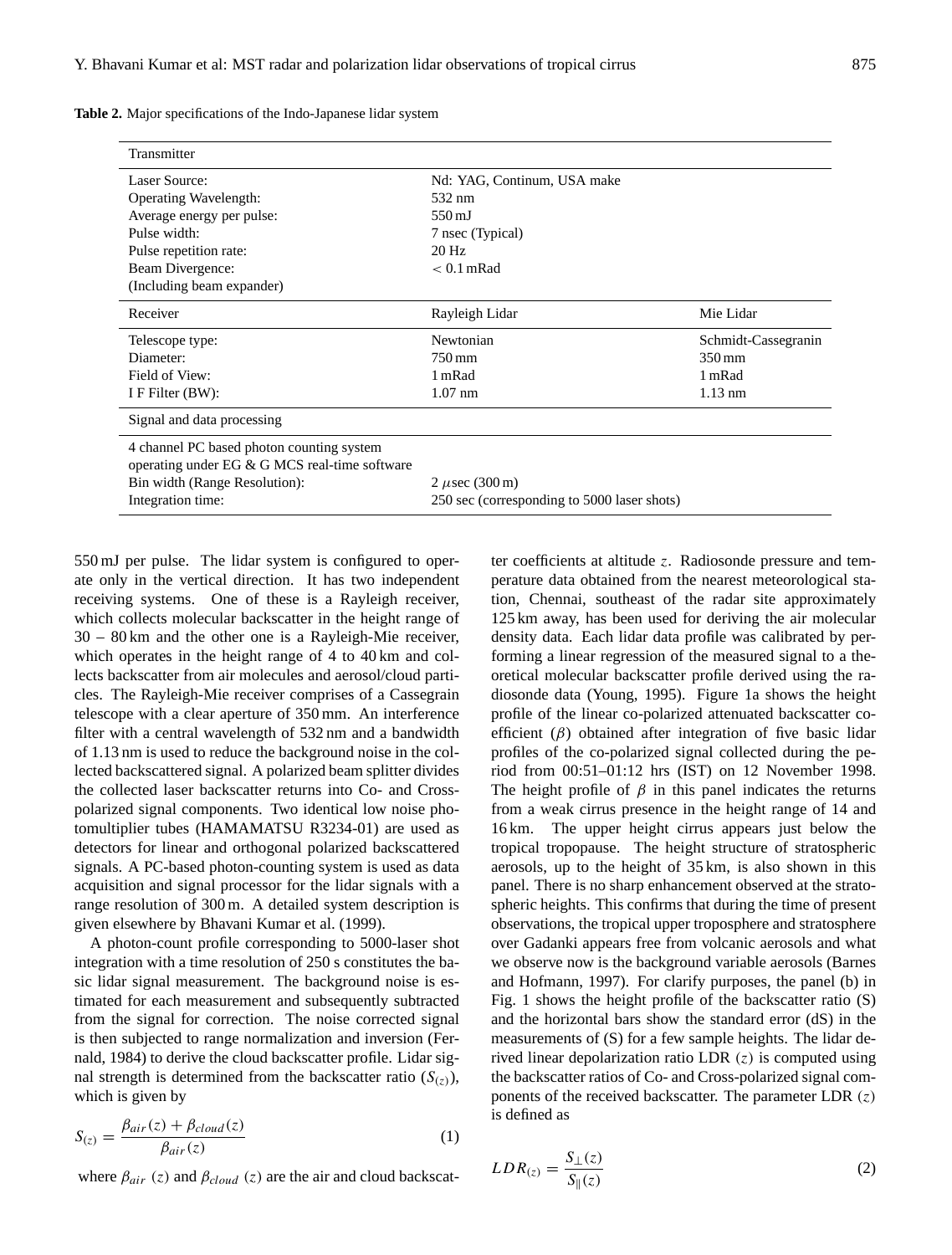```
Date: 12 November 1998
Time: 00:51 - 01:12 (IST)
```


**Fig. 1.** Height profile of **(a)** Lidar co-polarized attenuated backscatter coefficient. **(b)** Attenuated backscatter ratio with error bars show two cirrus returns one at 14 km and the other at 16 km in the vicinity of the tropopause and the above is the stratospheric aerosol. **(c)** Radiosonde temperature profiles obtained from the nearest meteorological station at 17:30 h IST on 11 November and 05:30 h IST on 12 November 1998. Arrows show that cold point tropopause is detected using these temperature measurements.

where the subscripts refer to perpendicular and parallel polarized signal components. It may be noted here that higher values of LDR greater than air depolarization (0.014) indicate non-spherical particles, which are presumably ice crystals (Bates, 1984). Panel (c) of Fig. 1 shows the height profiles of atmospheric temperature measured by radiosonde launched from Chennai (14.2◦ N, 80.12◦ E) at 17:30 (IST) on 11 November 1998 and of 05:30 (IST) on 12 November 1998. The horizontal arrows indicate the height of the coldpoint tropopause obtained from these temperature measurements.

#### 2.1 Lidar observations

The Indo-Japanese lidar (IJL) system employs polarization diversity, a technique that enables the measurement of the degree of depolarization in the laser backscatter. This is a powerful proven technique for the study of cloud content, and is especially suited for determining the properties of high level clouds, such as cirrus. The major advantage of polarization diversity measurements lies in the ability of this technique in determining the shape of the particles, i.e. whether the particles are the spherical or non-spherical type, thus making it possible to distinguish between water droplets and ice crystals (Sassen, 1994). A temporal mapping of LDR is the best means of tracing the ice cloud structures in the atmosphere, especially for clouds such as cirrus. The Indo-Japanese polarization (IJL) lidar has detected several different structures of tropical cirrus in the altitude ranging from 10 to 17 km with the derived peak linear depolarization ratio in the range of 0.1 to 0.32. The lidar investigations of two different tropical cirrus structures observed on the nights of 11–12 November and 28–29 December 1998 are taken as a case study for the discussion. The lidar observation of the cirrus system on 11–12 November 1998 is shown in Fig. 2. The figure shows two different layers of cirrus structures observed during their passage over the lidar site. A thin cirrus layer occurred in the altitude range of 16 to 16.5 km, which appeared to be very close to the tropical tropopause, and the same persisted for about 5 hrs. A maximum linear depolarization ratio of 0.22 is noted within this cirrus layer. Such layers are generally very thin, with very small optical depth. Hetero-molecular nucleation of aerosols at extremely cold temperatures of the equatorial atmospheres could be the probable reason for the formation of such sub-visible type cloud structures, as discussed in detail by Jensen et al. (1996). These thin cirrus layers contribute significantly to the radiation budget and thereby to the warming of the atmosphere (Cess et al., 1990; Stephens and Greenwald, 1991).

The other cirrus layer is identified in the altitude range of 12 to 14 km, which is shown in Fig. 2 as patchy types of cirrus bands. A peak linear depolarization ratio of 0.17 is observed within these cirrus cloud bands. The radiosonde data obtained from the nearest meteorological station, Chennai, indicated that the mid-cloud temperatures are in the range of  $-60$  to  $-75^{\circ}$ C. The appearance of convective cumulus clouds is a common phenomenon at tropical latitudes. Usu-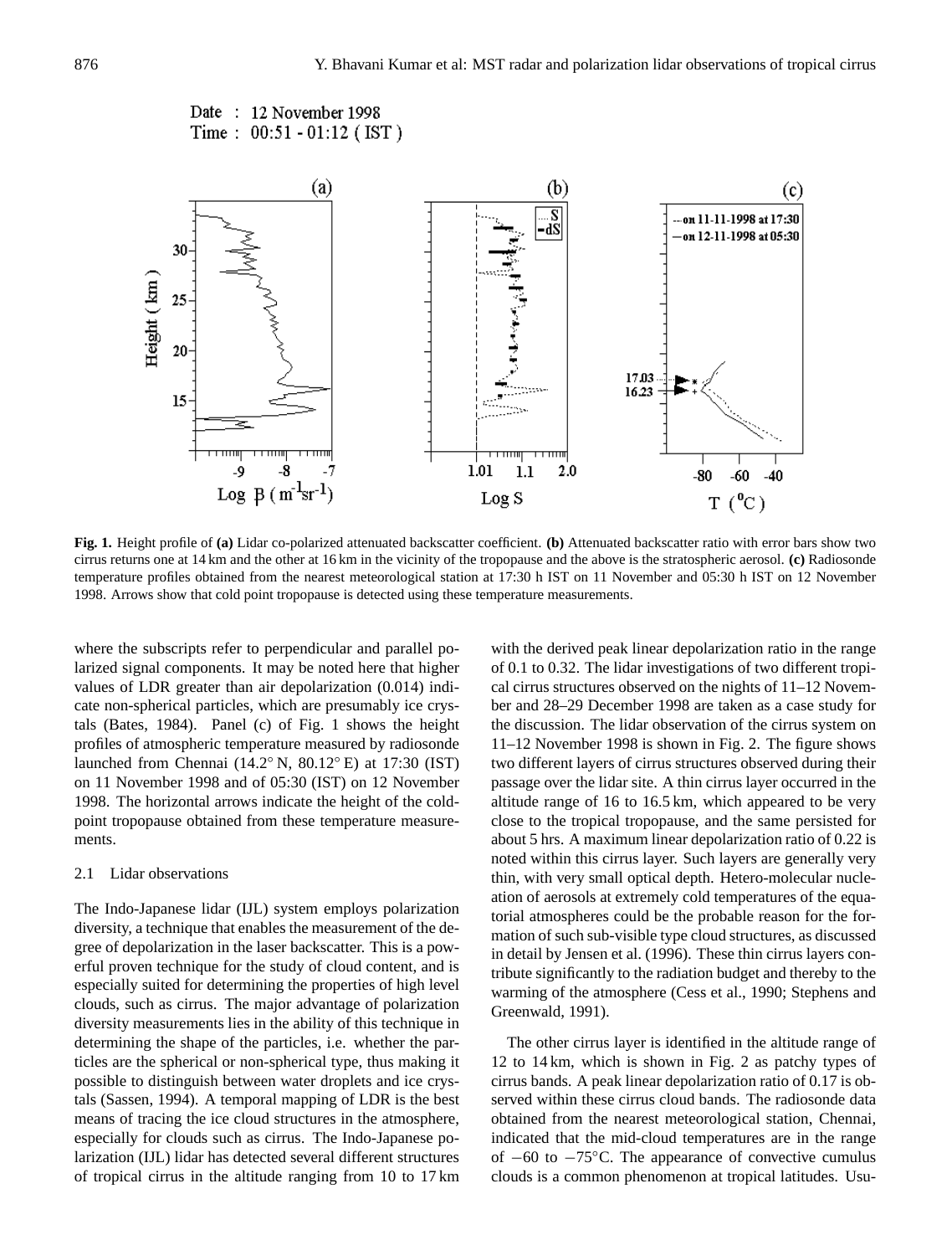

**Fig. 2.** A Time-Height representation of the Linear Depolarization Ratio of tropical cirrus layers observed by polarization lidar on 11–12 November 1998.

ally the upper portion of the convective cumulus clouds is laden with ice that extends in the shape of a fibrous anvil, which at a later stage takes the form of cirrus. Much of the cirrus in the atmosphere, especially in the tropics, arises in this manner (Houze, 1993). These clouds are generally thick and usually appear in the form of fragmented structures with a characteristic extension of cloud base with time, as seen in the Fig. 2.

A lidar observation of cirrus on the night of 29 December is shown in Fig. 4. This figure contains three panels. Panel (a) of the figure shows the RTI maps drawn from continuous radar and lidar observations during the passage of cirrus. Panel (b) gives the height profile of cloud LDR, radar SNR and vertical velocity measured during the presence of cloud at 01:45 h (IST). Panel (c) of the figure provides the atmospheric temperature profiles and the local tropopause height obtained from radiosonde data at 17:30 h (IST) on 28 December and 05:30 h (IST) on 29 December 1998 from the nearest meteorological station. On 29 December 1998, lidar detected a single cirrus layer in the altitude range of 10 to 13 km that moved over the site with an observed maximum linear depolarization ratio of 0.12. The layer mid-cloud temperatures were noted to be about −40◦C (see panel (c) of Fig. 4). It is also observed that the clouds occurring at lower heights (higher temperatures) have a lower volume depolarization than the clouds observed at higher altitudes (lower temperatures). It indicates that tropical cirrus cloud LDR is strongly dependent on the ambient temperature conditions

(Platt et al., 1998). The polarization lidar investigations at the Gadanki site reveal that low to moderate values of volume depolarization ratios are detected within the tropical cirrus clouds. These results are consistent with the earlier investigations (Takahashi and Kuhura, 1993; Knollenberg et al., 1993; Heymsfield and McFarquhar, 1996) that reported tropical cirrus observed with low ice water content.

# 2.2 Radar observations

MST radar provides two independent measurements, the radar reflectivity and the wind circulation in terms of vertical and horizontal velocities. Enhanced radar reflectivity in the zenith direction arises either due to Fresnel reflection/scattering from stable regions or due to backscattering from refractive index irregularities due to turbulence; the radar echoes observed at oblique beam, at an off zenith angle 10°, are expected to arise primarily due to backscatter from the turbulence induced refractive index irregularities (Tsuda et al., 1986; Hocking et al., 1990; Jain et al., 1997). Enhanced radar reflectivities observed for vertical beams generally arise due to a strong gradient in the refractive index caused by a change in the atmosphere lapse rate (Larsen and Röttger, 1987; Gage, 1986; Gage, 1990; Röttger and Larsen, 1990; Hocking, 1996).

Radar observations of the passage of tropical cirrus over the site got two different events are discussed here. Radar measurements could only be taken for a limited period due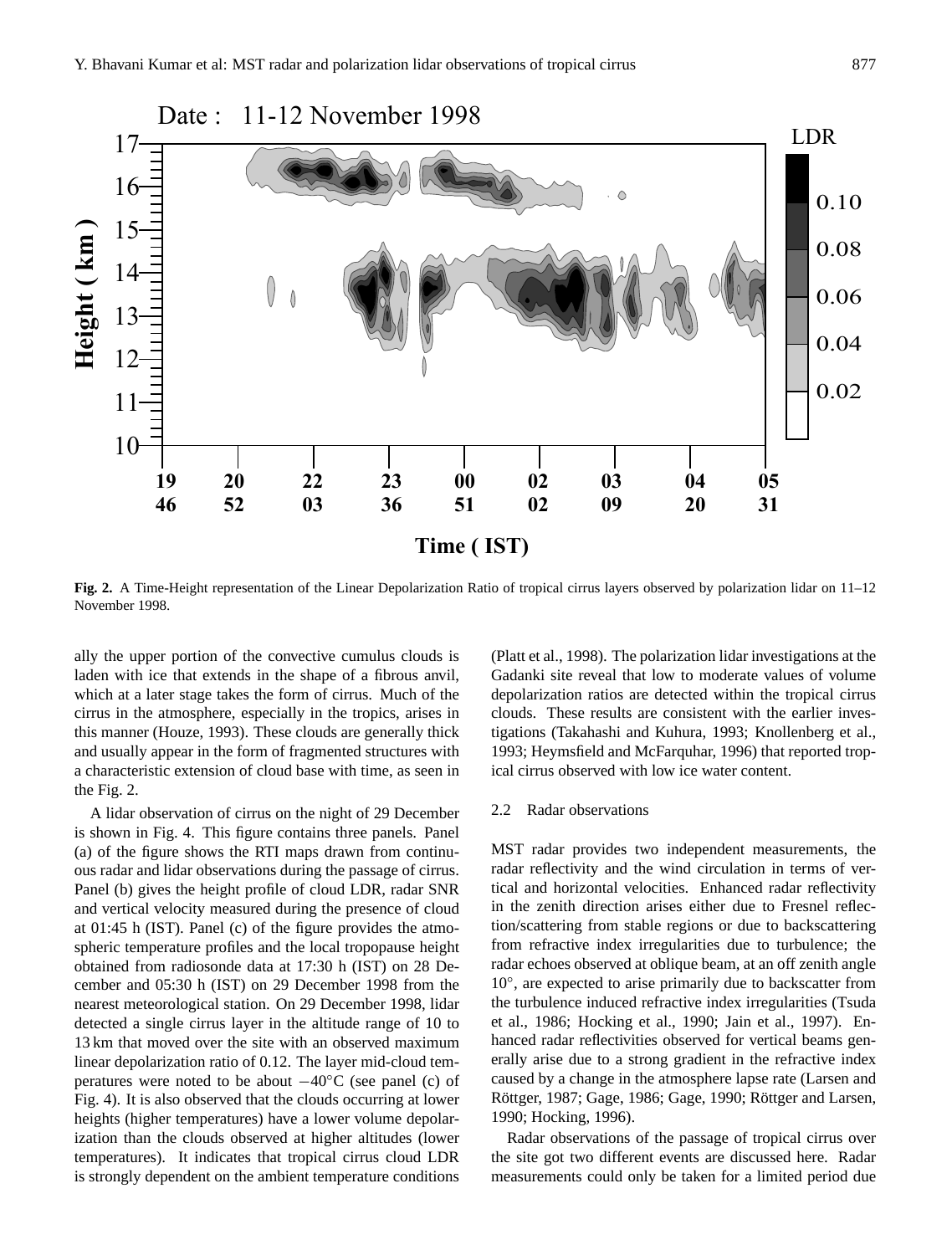| Observation details            | Lidar observation<br>period | Radar observation<br>period |
|--------------------------------|-----------------------------|-----------------------------|
| Case 1.<br>$(11/12$ Nov. 1998) | 19:46-05:31                 | $02:07-03:17$ h (IST)       |
| Case 2.<br>$(28/29$ Dec. 1998) | $23:20 - 05:42$             | $01:19-02:52$ h (IST)       |

**Table 3.** Details of tropical cirrus passage over Gadanki site

to certain operational constraints. The period of continuous radar measurements taken during the two events are shown in Table 3, as Cases 1 and 2. Radar observations obtained during these events are examined with reference to lidar cirrus observations, as discussed in following sections.

#### 2.2.1 Observations of enhanced radar reflectivity

Range-Time-Intensity (RTI) contour maps are drawn using radar reflectivity  $(\eta)$  and the lidar depolarization ratio (LDR) for the two observational cases. The parameter  $\eta$  is computed using the observed vertical beam Signal-to-Noise ratio  $(SNR)_{vertical}$  using the equation

$$
\eta = K \frac{r^2}{P_t \Delta r} (SNR)_{vertical} \tag{3}
$$

where K is the radar constant,  $\Delta r$  and r are the range resolution and range, and  $(SNR)_{vertical}$  is the SNR obtained with the vertical beam. Substituting the value of K and taking  $\Delta r$  $= 150$  m, the equation (3) can be rewritten as (Ghosh et al., 2000; 2001)

$$
\log_{10}(\eta) = -20.699 + \log_{10} r^2
$$
  
- 
$$
\log_{10} P_t + 0.1^*(SNR)_{dB}
$$
 (4)

where  $P_t$  is the peak transmitted power in watts.

Case 1: Figure 3 presents the RTI map of a continuous radar and lidar observations, in vertical direction, taken during the time period from 02:07 h (IST) to 03:17 h (IST). During the period, the lidar cloud LDR temporal map shows two layers of cirrus, a thin cirrus layer at 16 km near the tropopause, and the other much below tropopause around 14 km. Radar data shows that both clouds occur at 14 and 16 km (Fig. 3). However, one can notice from this figure that the detection of the upper height cloud is ambiguous, because enhanced radar reflectivity due 16 km cannot be distinguished clearly as it appears in the vicinity of tropopause. It should be mentioned here that radar reflectivity near the tropopause is high due to the presence of temperature inversion at that height. The radar observation of the 14 km cloud layer clearly shows an enhancement in the reflectivity near the locations of the cloud boundaries. The top boundary of the 14 km cloud can be seen very clearly due to enhanced radar reflectivity at these levels. The layer of radar-enhanced reflectivity is about 300 m thick and appears at the height of about 14.25 km, as seen in Fig. 3. This demonstrates the



**Fig. 3.** Range-Time plot of radar reflectivity and lidar LDR during the passage of cirrus on 12 November 1998 (Case 1). The X-axis represents the time scale in hrs, min.

ability of the radar for the detection of the cloud top. A reduction in cloud LDR is observed after 03:00 h (IST) on 12 November 1998 and the same is noticed as a decrease in the enhancement of the radar reflectivity as well. The radar identification of the cloud base was intermittent and not very clear.

Case 2: Panel (a) of Fig. 4 shows the radar and lidar investigations of Case 2 obtained on 29 December 1998 during the period of simultaneous measurements from 01:19 hrs (IST) to 02:42 hrs (IST). Lidar data shows the detection of a single cirrus structure in the altitude range of 10–13 km. The cloud was observed initially for a period of 45 minutes over the site and later, no cloud was observed. The radar data shows an enhancement in the reflectivity detected in the vicinity of the cloud boundaries. In the absence of the cloud, as shown by lidar data, the radar data also indicates no enhancement in the reflectivity. During the presence of cloud, the observed enhancement in radar reflectivity  $(\eta)$  at the top boundary is almost continuous and the same is observed over a period of about 50 minutes from 01:19 hrs (IST) to 02:11 hrs (IST). A layer of enhanced reflectivity with a thickness of about 450 m can be clearly observed (see panel (b) of Fig. 4). The radar identification of cloud base was not very clear due to relatively weak reflectivity at these heights. A significant observation is the radar detection of a decrease in cloud top height as seen by the lidar LDR map. Evaluation of the measurements carried out by the two instruments or the two events considered here, shows that the lidar and radar detection of the cloud top boundary is consistent.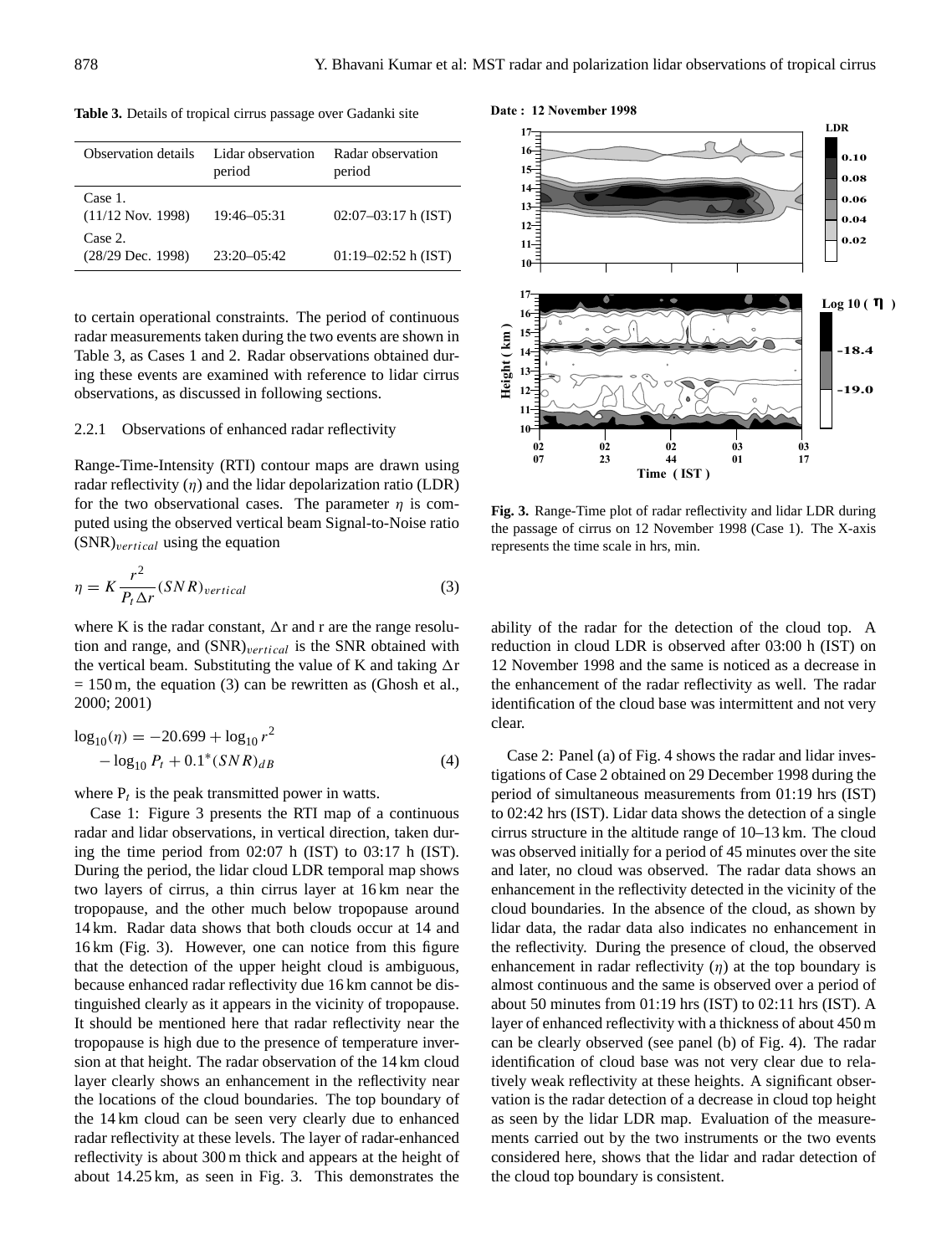

**Fig. 4.** Panel **(a)** Range-Time plot of radar reflectivity and lidar LDR during the passage of cirrus on 29 December 1998 (Case 2). The X-axis represents the time scale in hrs, min. Panel **(b)** Height profiles of lidar LDR, radar SNR vertical beam and vertical velocity at 01:45 h (IST) on 29 December 1998 (Case 2) during the passage of cirrus over the site. Panel **(c)** Radiosonde temperature profiles obtained at 17:30 h (IST) on 28 December and 05:30 h (IST) on 29 December 1998. Arrows show that cold point tropopause is detected using these temperature measurements.

# 2.2.2 Aspect sensitivity of the radar reflectivity measurements

Radar RTI maps do show distinct regions of enhanced reflectivity, very close to the location of cirrus cloud top, as detected by the lidar LDR. An intercomparison of radar detected SNR obtained in the vertical and oblique beam directions during the passage of cirrus for an observation time of 02:07 h (IST) on 12 November 1998 is presented in panel (a) of Fig. 5, along with the profile of the computed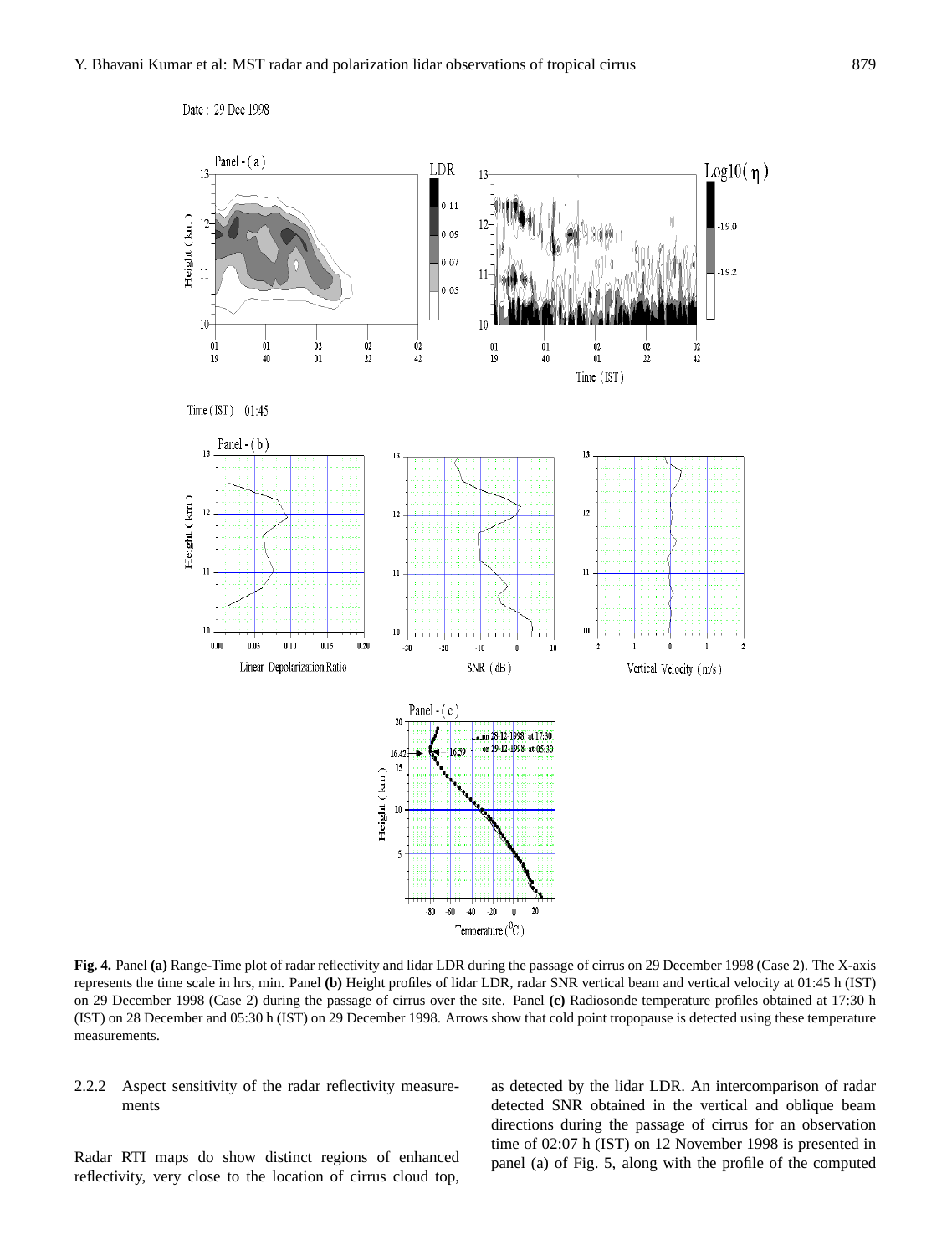

**Fig. 5.** Panel **(a)** Height profiles of lidar LDR, radar vertical and oblique beam SNR and derived horizontal correlation lengths for Case 1. The horizontal bands in this figure represent approximately the cloud boundaries as indicated by lidar LDR measurements. Panel **(b)** Height profiles radar vertical, zonal and meridional winds and computed vertical shear in horizontal winds for Case 1. The horizontal bands in this figure represent approximately the cloud boundaries as indicated by lidar LDR measurements.

horizontal correlation length  $(\zeta)$  obtained from the radar vertical and oblique beam reflectivity measurements using the standard method (Hocking, 1989; Hocking et al 1990; Lesicar et al 1994; Hooper and Thomas, 1995; Jain et al 1997). The parameter  $\zeta$  gives an idea of the horizontal length of scatterer and is given by

$$
\zeta = \frac{15.2\lambda}{\theta_s} \tag{5}
$$

where  $\lambda$  is the radar wavelength and  $\theta_s$  is the e<sup>-1</sup> half width of the polar diagram of the radar backscatter expressed in degrees. Small values of  $\theta_s$  mean large anisotropy and a value close to 90 indicates purely isotropic scattering. The received signal intensity (SNR) at vertical and oblique beams is used for the determination of  $\theta_s$ .

The panel (a) of Fig. 5 shows measurements, taken at cloud top, which have a vertical beam SNR of about 10– 15 dB more than the oblique beam SNR, indicating significant aspect sensitivity and the presence of anisotropic radar back-scatterers with a horizontal correlation length  $(\zeta)$  of 10– 15 m. This indicates that anisotropic backscattering is arising due to the presence of anisotropic refractive index structures near cloud upper boundary (Gage and Green, 1978; Röttger, 1980; Doviak and Zrnic, 1984; Hocking and Hamza, 1997). However, the presence of thin temperature sheets causing partial reflection can also give rise to layers of enhanced reflectivity, as reported by Dalaudier et al. (1994) and Luce et al. (1995) from their observations at lower stratospheric heights.

#### 2.2.3 Radar velocity measurements

MST radar measures winds almost on a continuous basis with good height and time resolution. This allows for the measurement of winds at various scales. A comparison of radar and radiosonde measurements show an excellent match (Fukao et al., 1982; Jasperson, 1982).

Radar velocity measurements during the passage of cirrus for Case 1 are presented here. Panel (b) of Fig. 5 shows the measured velocities in vertical, zonal and meridional directions during the passage of the cloud at 02:07 h (IST) on 12 November 1998, along with the profile of vertical shear in the horizontal winds, computed using radar measurements of the zonal and meridional winds. Radar velocity measurements show a reduction in vertical velocity and an enhancement in the horizontal winds, as seen during the passage of cirrus just near the cloud boundaries. Large vertical shear in the horizontal winds is noticed near the boundaries of the cirrus with a change in the wind speed and direction, as seen in panel (b) of Fig. 5. Therefore, these measurements show a circulation at the boundaries of the cloud with minimum vertical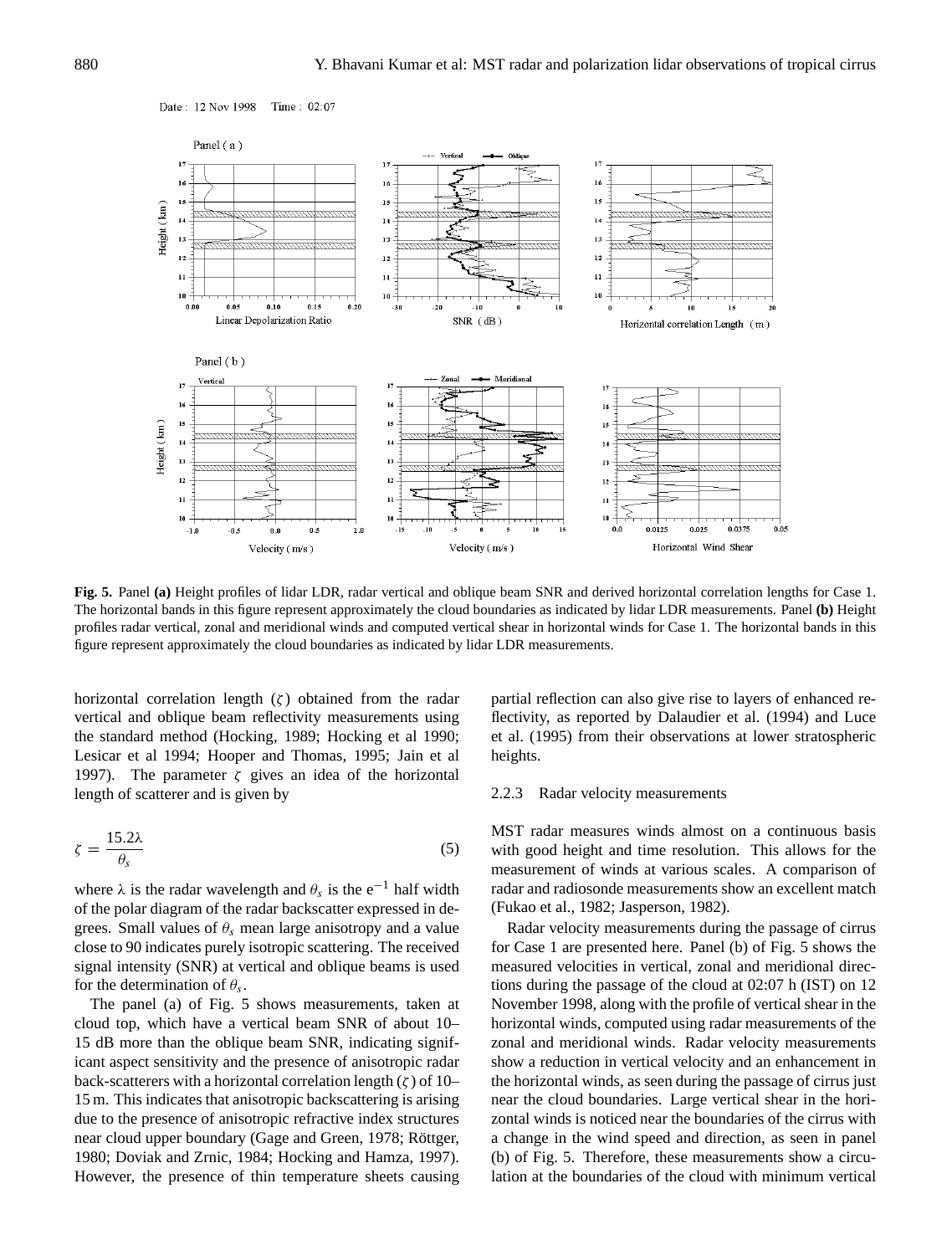velocity (see also panel (b) of Fig. 4 in Case 2) and enhanced horizontal winds accompanied by a significant change in the wind direction. This indicates the presence of entrainment close to the cirrus boundaries.

Shear driven entrainment can cause substantial mixing at the cloud boundaries. Convective mixing caused by entrainment is noticed near the stratified cloud tops with significant refractive index fluctuations (Jensen and Lenshow, 1978). As a result of entrainment, evaporation (condensation) above the cloud top (below the cloud base) can take place in an unsaturated environment by absorption (release) of latent heat. This causes the mixing of warm, dry, ambient air with cool air in the cloud. This mechanism will increase the gradient of the potential refractive index and accordingly enhance the reflectivity either by increasing the turbulence refractive index structure constant or the partial reflection coefficient (Gossard and Strauch, 1983). The differential radiative heating at the cirrus boundaries due to IR can also cause local circulation (Liou, 1986). This also leads to an entrainment across the turbulently mixed cloud boundaries (Lilly, 1988; Houze, 1993). Nicholls and Leighton (1986) have reported that in most cases, the radiative cooling is balanced locally by the entrainment at the cloud top.

## **3 Conclusions**

The Lidar system at the National MST Radar Facility has been used for the detection of tropical cirrus clouds in the altitude range of 10–17 km. These cloud systems are observed with low to moderate LDR. MST radar is also used for simultaneous observations of cirrus. Simultaneous measurements from two instruments show good agreement in the height of the cloud boundaries. The simultaneous lidar and radar observations thus show that the MST radar can detect tropical cirrus boundaries, in particular, the top of the cloud. The radar is also used for the measurement of aspect sensitivity of the radar echoes from cloud boundaries. The measurements clearly indicate the presence of anisotropic refractive index structures near the upper boundary of cirrus.

Radar velocity measurements do show clearly that the boundaries of cirrus are associated in enhanced vertical shear of horizontal winds and the same is accompanied by a noticeable reduction in the vertical velocity. The horizontal winds are seen to be enhanced close to the cloud boundaries. Thus, a circulation is observed at cloud boundaries, indicating an entrainment is taking place at these levels. Simultaneous polarization lidar and MST radar observations can thus yield valuable information on cirrus structure, dynamics and microphysics associated with the tropical cirrus and the cloud boundaries. Simultaneous GPS- sonde/Radiosonde measurements would yield information on the temperature structure within the cloud and at the boundaries. This would further help in understanding the thermodynamical processes within the cloud and at the boundaries.

*Acknowledgements.* The National MST Radar Facility is operated by Department of Space (DOS), Government of India with a partial funding support from Council of Scientific and Industrial Research (CSIR). The lidar facility at NMRF is established and being operated under a joint scientific collaboration programme between Ministry of Posts and Telecommunication (MOPT)/Communications Research Laboratory (CRL), Japan and National MST radar Facility. Authors would like to acknowledge the numerous contributions made by their colleagues at NMRF, Gadanki in establishment and operation of lidar facility at NMRF. One of the authors, V. Siva Kumar, is thankful to NMRF for providing visiting research fellowship. Authors would also like to thank Deputy Director General, Meteorology, Regional Meteorological Centre, Chennai for providing the necessary radiosonde data used in this paper. Authors would also like to thank Prof. J. Röttger and the referees for their valuable suggestions on the original manuscript.

Topical Editor D. Murtagh thanks two referees for their help in evaluating this paper.

#### **References**

- Barnes, J. E. and Hofmann, D. J., Lidar measurements of stratospheric aerosol over Mauna Loa Observatory, Geophys. Res. Lett., 24, 1923–1926, 1997.
- Bates, D. R., Rayleigh scattering by air, Planetary and Space Science, 32, 785–790, 1984.
- Betts, A. K., Greenhouse warming and the tropical water budget. Bull. Amer. Meteor.Soc., 71, 1464–1465, 1990.
- Bhavani Kumar, Y., Raghunath, K., Siva Kumar, V., Rao, P. B., Jain, A. R., Mizutani, K., Aoki, T., Yasui, M., and Itabe, T., NMRF-CRL Lidar system description and data processing, Proc. IRSI '99, Bangalore, India, 560–570, 1999.
- Cess, R. D., Potter, L., Blanchet, J.-P., Boer, G. J., Del Genio, A. D., Deque, M., Dymnikov, V., Galin, V., Gates, W. L., Ghan, S. J., Kiehl, J. T., Lacis, A. A., LeTreut, H., Li, Z.-X., Liang, H.-Z., McAvaney, B. J., Meleshko, V. P., Mitchell, J. F. B., Morcrette, J.-J., Randall, D. A., Rikus, L., Roeckner, E., Royer, J. F., Schlese, J., Sheinin, D. A., Slingo, A., Sokolov, A. P., Taylor, K. E., Washington, W. M., Wetherald, R. T., Yagai, I., and Zhang, M. H., Intercomparison and interpretation of climate feedback processes in 19 atmospheric general circulation models, J. Geophys. Res., 95, 16, 601–16, 615, 1990.
- Dalaudier, F., Sidi, D., Croehet, M., and Vernin, J., Direct Evidence of "Sheets" in the atmospheric temperature field, J. Atmos. Sci., 51(2), 237–248, 1994.
- Del Genio, A. D., Yao, M.-S., Kovari, W., and Lo, K. K.-W., A prognostic cloud water parameterization for global climate models, J. Climate, 9, 270–304, 1996.
- Doviak, R. J. and Zrnic, D., Reflection and scatter formula for anistropically turbulent air, Radio Sci., 19, 325–336, 1984.
- Fernald, F. G., Analysis of atmospheric lidar observations: some comments, Appl. Opt., 23, 652–653, 1984.
- Fukao, S., Sato, T., Yamasaki, N., Harper, R. M., and Kato, S., Winds measured by a UHF Doppler radar and rawinsondes comparison made on twenty-six days (August–September 1977), at Arecibo, Puerto Rico, J. Appl. Meteor., 21, 1357–1363, 1982.
- Gage, K. S. and Green, J. L., Evidence for specular reflection from monostatic VHF radar observations of the stratosphere, Radio Sci., 13, 991–1003, 1978.
- Gage, K. S., Objective tropopause height determination of using low resolution VHF radar observations, J. Atmos. Ocean Tech., 3, 248–254, 1986.
- Gage, K. S., Radar observations of the free atmosphere: Structure